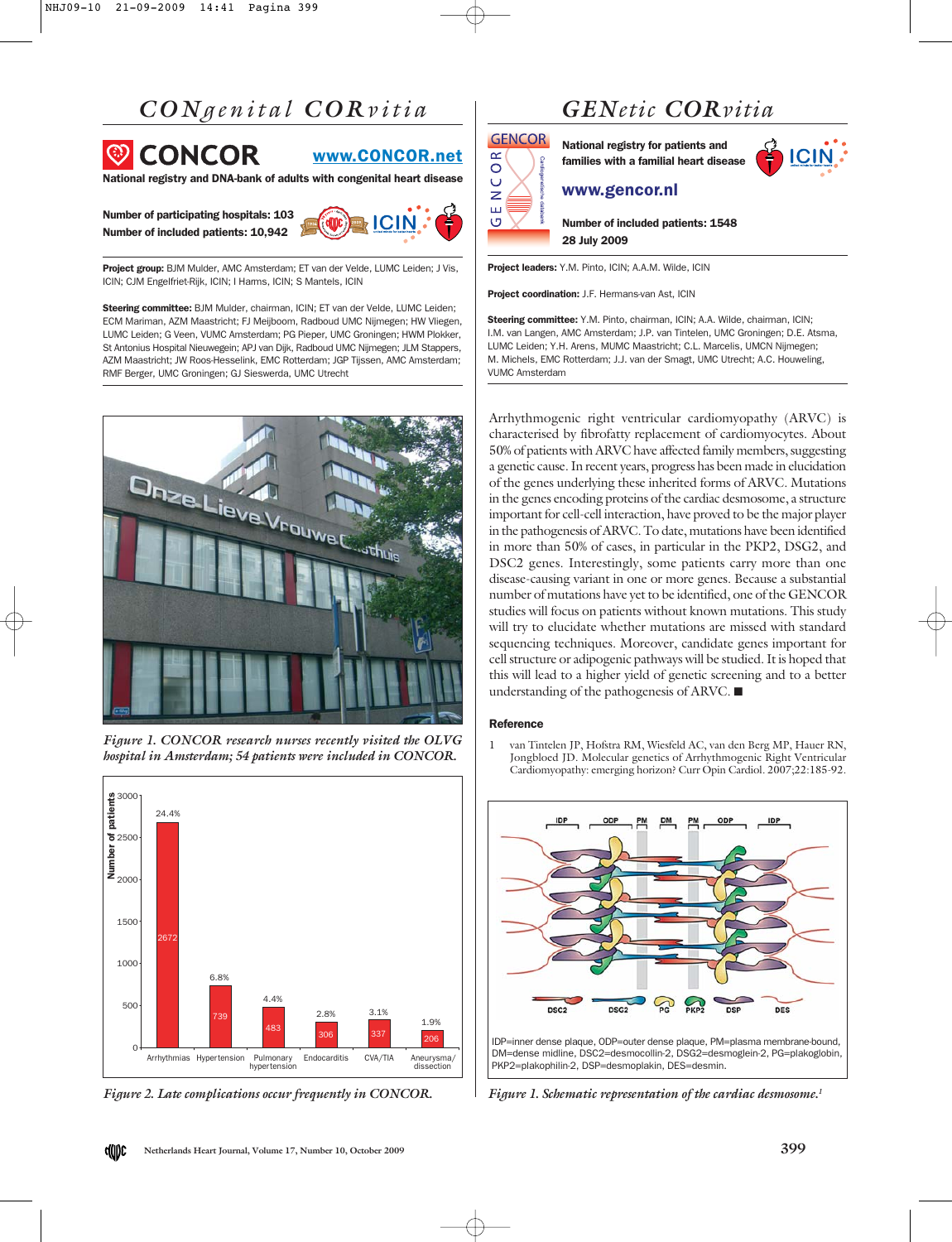# *ZAHARA II*



#### Pregnancy in adult congenital heart disease

*A prospective, multi-centre cohort study to examine the cardio-uterine interaction in pregnancy of women with congenital heart disease (CHD)*

Start of study: 1 March 2008 Planned inclusion: 160 patiens, 60 controls Number of included patients: 101 **ICIN** Number of included controls: 11 5 May 2009

Study coordination: A Balci, ICIN; Department of Cardiology, UMCG, Groningen, the Netherlands; a.balci@thorax.umcg.nl

**Project leaders: PG Pieper, Department of Cardiology, UMCG, Groningen** JG Aarnoudse, Department of Obstetrics & Gynaecology, UMCG, Groningen

Principal investigators: http://www.studies-obsgyn.nl/home/page.asp?page\_id=803

For information or inclusion of patients, please contact us at: a.balci@thorax.umcg.nl. ■







*Figure 2. Distribution of main CDH-diagnoses in ZAHARA II.*

### *Registry for Heart Disease and Pregnancy*



In cooperation with the ESC and the AEPC



**SOCIETY OF** Total inclusion Netherlands: 58 CARDIOLOGY<sup>®</sup> July 2009

International Expert Committee: Jörg Stein, Austria; Roger Hall, UK; Jolien Roos-Hesselink, the Netherlands

National coordinators for the Netherlands: Jolien Roos-Hesselink, Department of Cardiology, ErasmusMC, Rotterdam; Els Pieper, Department of Cardiology, UMCG, Groningen

Total inclusion Europe: 551

#### Study summary

Heart disease is a major cause of mortality in pregnant women. The most common causes of mortality are aortic pathology, cardiomyopathy and ischaemic heart disease.

This registry will focus on complications during pregnancy, method of delivery and medication (anticoagulation) during pregnancy. All patients with structural heart disease who gave birth after 1 January 2007 can be included in this electronic, web-based registry.

#### Inclusion

• All patients with structural heart disease (valvular, congenital, or ischaemic heart disease, disease of the aorta or cardiomyopathy) who were pregnant and/or gave birth after 1 January 2007.

#### Exclusion

- Non-structural heart disease, e.g. arrhythmias occurring in the context of a normal heart
- Inclusion in the ZAHARA II study
- Miscarriage / abortion <20 weeks of gestation. ■

#### Please join the Registry!

Contact the EuroHeartSurvey: ehs@escardio.org or contact us at: j.roos@erasmusmc.nl *or* p.g.pieper@thorax.umcg.nl.

| <b>Table 1.</b> Inclusion in the Netherlands |                                  |    |
|----------------------------------------------|----------------------------------|----|
| Rotterdam                                    | Frasmus MC                       | 41 |
| Utrecht                                      | Wilhelmina Children's Hospital   | 7  |
| The Hague                                    | MC Haaglanden                    | 4  |
| Groningen                                    | <b>University Medical Center</b> | 1  |
| Lelystad                                     | <b>IJsselmeer Hospitals</b>      | 1  |
| I eiden                                      | Leiden University Medical Center | 1  |
|                                              |                                  |    |